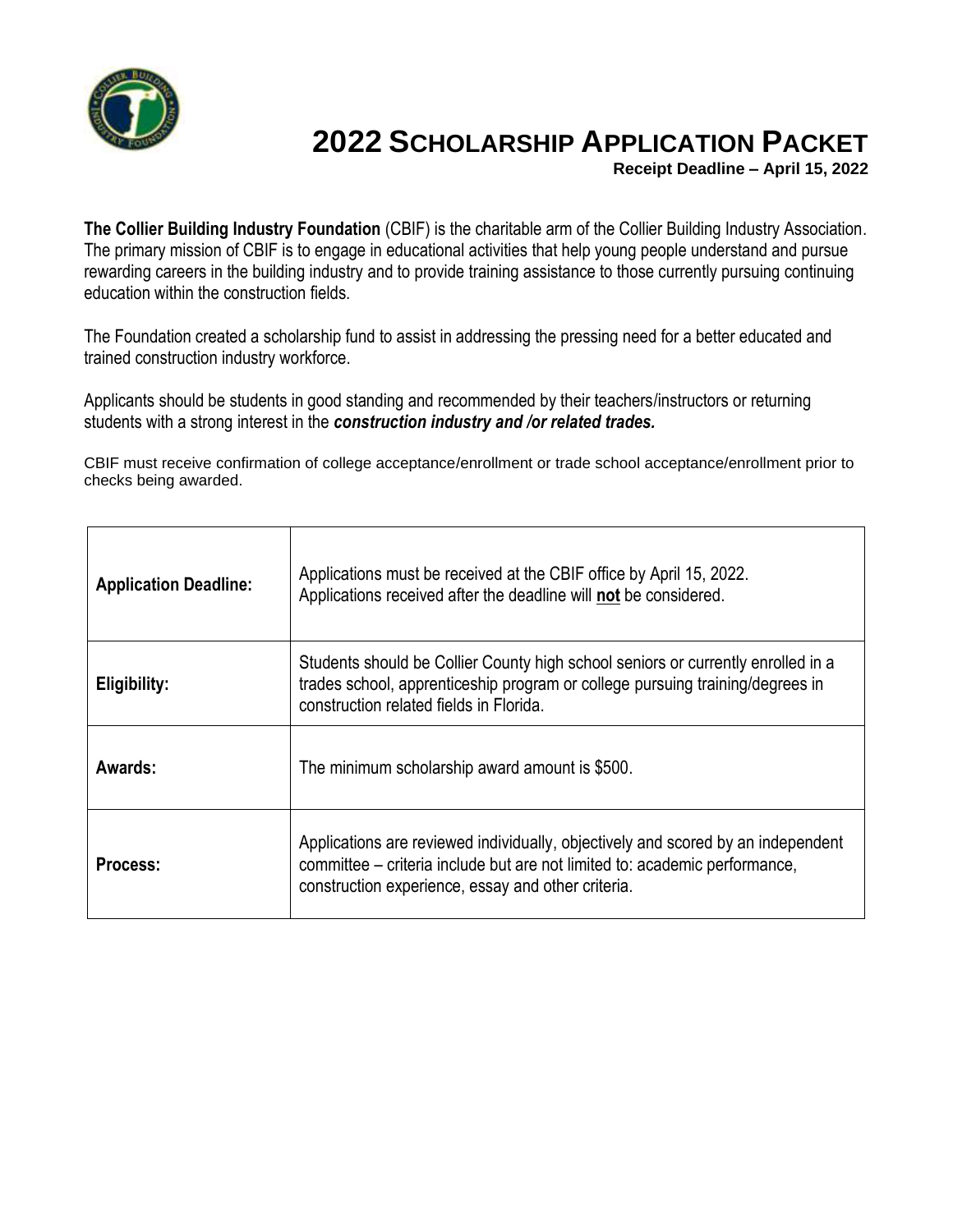

## **2022 CHECKLIST**

**The following items in the checklist MUST be submitted to constitute a complete application.** 

**Please complete on separate pages or as separate attachments:** 

- **Note: All applications should be typewritten.**
- **1. Essay Requirement: (Minimum font size is 12 pt.) Please answer 1 of the following questions in detail:**
	- **a. For what qualities or achievements would you feel justified in calling an individual successful? Explain.**
	- **b. What are the essential characteristics of an effective leader? Discuss.**
	- **c. Why have you chosen this field and what is your plan for achieving success within the field?**
- **2. List school and community activities.**
- **3. List awards received in the past three years (local, regional, state and national).**
- **4. List work experience (shadowing, internships, employment) including employer, part-/full time, position held, dates of employment, responsibilities.**
- **5. List any construction-related activities that have not already been addressed above.**
- **6. Provide an Academic Letter of Recommendation - in a sealed envelope with the recommender's signature written across the seal.**
- **7. Provide a Professional / Employer Letter of Recommendation– in a sealed envelope with the recommender's signature written across the seal.**
- **8. Attach the current year's school transcripts.**

**Submit application to:**

*ATTN: CBIF Scholarship Committee* **3200 Bailey Lane, Suite 110 Naples, Florida 34105**

**Applications MUST be received by April 15,2022. Incomplete applications or applications submitted after the deadline will not be considered.**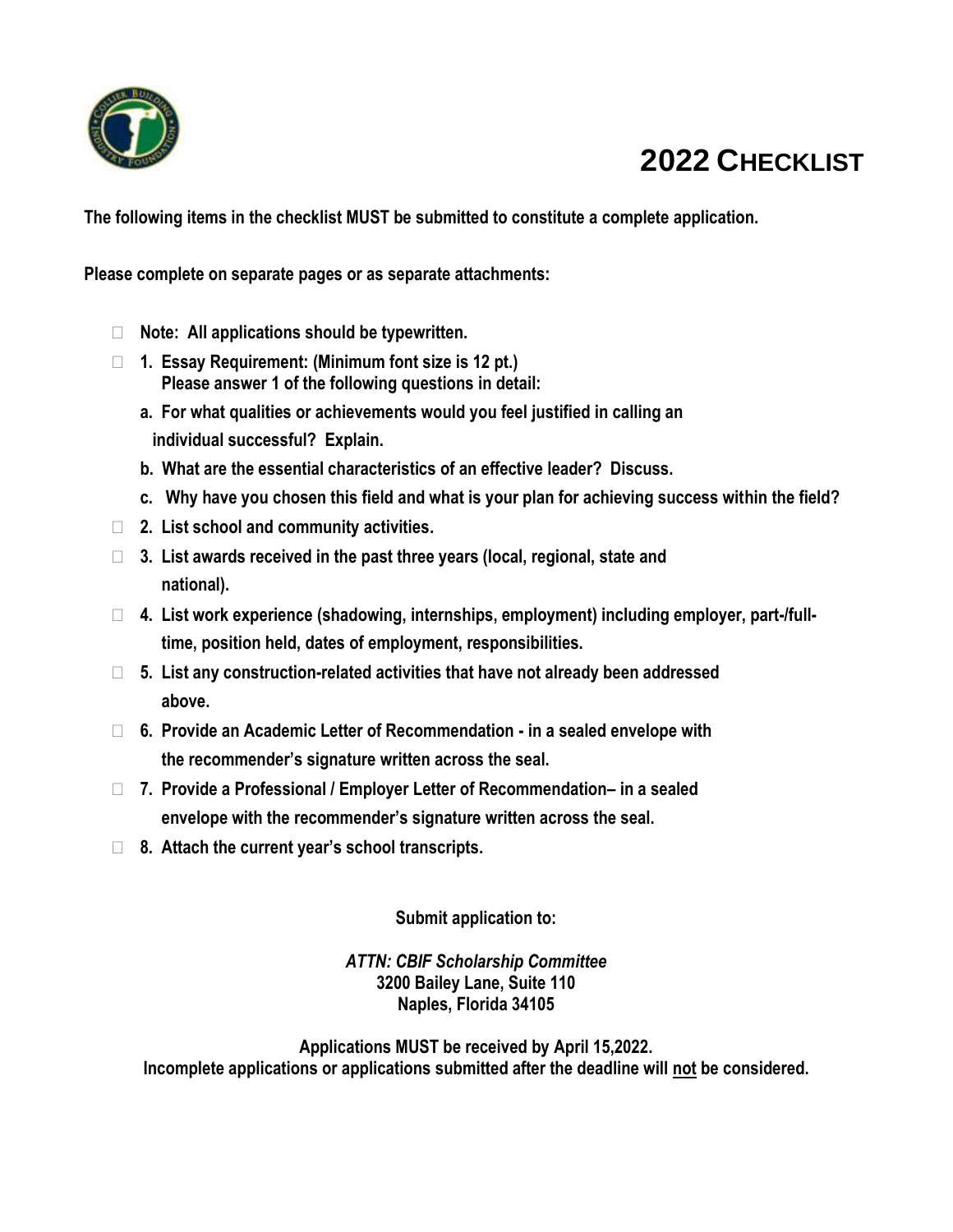

## **2022 APPLICATION**

 **(Please type)**

| Name:                                                                                                          |  |                                                                                                                                                 |  |  |  |  |
|----------------------------------------------------------------------------------------------------------------|--|-------------------------------------------------------------------------------------------------------------------------------------------------|--|--|--|--|
| Address:                                                                                                       |  |                                                                                                                                                 |  |  |  |  |
| Phone:<br>E-mail:                                                                                              |  |                                                                                                                                                 |  |  |  |  |
| Parent/Guardian Name if under 18 years old:                                                                    |  |                                                                                                                                                 |  |  |  |  |
| School(s) currently attending:                                                                                 |  |                                                                                                                                                 |  |  |  |  |
| <b>Current Grade Point Average:</b><br>Grade/College Yr:<br>(un-weighted 4.0 scale)                            |  |                                                                                                                                                 |  |  |  |  |
| College/ educational institution/trade school you will attend next school year?                                |  |                                                                                                                                                 |  |  |  |  |
| Have you been accepted?<br>Declared major/vocation:                                                            |  |                                                                                                                                                 |  |  |  |  |
| <b>Estimated Cost of Tuition / Books</b><br><b>Estimated Cost of Living Expenses</b><br>per year:<br>per year: |  |                                                                                                                                                 |  |  |  |  |
| Are you or will you be receiving financial aid (e.g., other scholarships, loans, grants, etc.)?                |  |                                                                                                                                                 |  |  |  |  |
| If yes, please describe including type and amount(s):                                                          |  |                                                                                                                                                 |  |  |  |  |
| Approximately what percentage of your education costs are covered at this time?                                |  |                                                                                                                                                 |  |  |  |  |
| Yes ________ No_______ If yes, what year? _____________<br>Have you applied before?                            |  |                                                                                                                                                 |  |  |  |  |
|                                                                                                                |  | By my signature below, I affirm that the information provided in this application packet and attachments is true and complete to the best of my |  |  |  |  |

knowledge. I hereby authorize the Collier Building Industry Foundation to receive any and all information (upon request), necessary to verify the correctness of all statements made in this application.

| Signature: | Date: |
|------------|-------|
|------------|-------|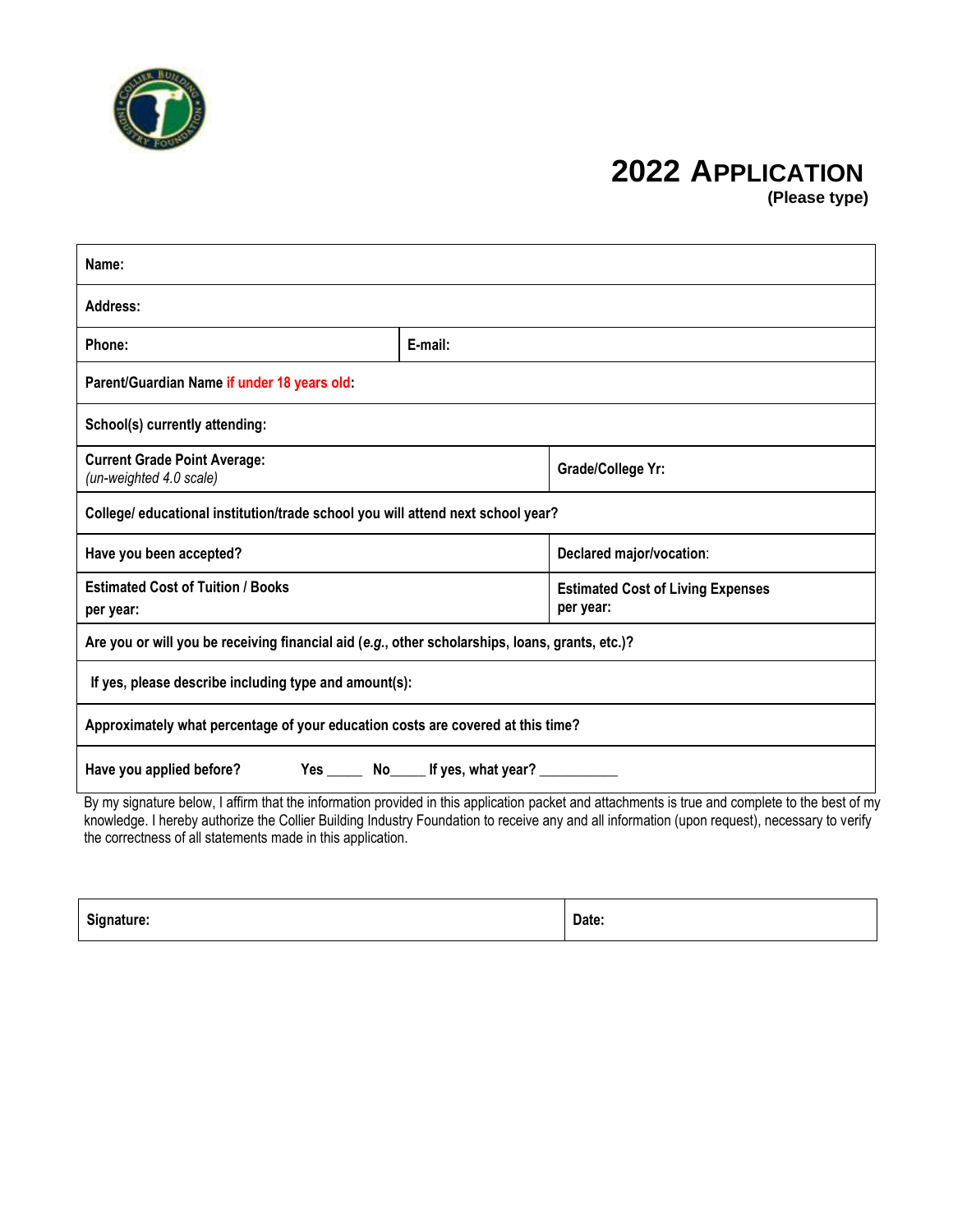

## **ACADEMIC RECOMMENDATION FORM**

 **(Please type)**

| 1) Applicant |
|--------------|
|--------------|

**Name:**

**City:**

**Instructions to Applicant**: Complete Sections 1 and 2 and give this form to the instructor or advisor who is familiar with your academic work. Allow your advisor at least two weeks to complete the form. Your advisor should return the form to you in a sealed envelope, signed across the seal, for you to include with your application.

**2) Courses** – provide courses taken from the person recommending you, if any:

| <b>Course Number</b> | <b>Course Title</b> | <b>When Taken</b> | Grade |
|----------------------|---------------------|-------------------|-------|
|                      |                     |                   |       |
|                      |                     |                   |       |
|                      |                     |                   |       |

**Please indicate any other personal association you have had with the person recommending you:**

**Instructions to Recommender:** Please complete this form and return it to the applicant in a sealed envelope, with your signature across the seal. The applicant must submit your recommendation as part of his/her completed application by **April 15, 2022***,* 5:00 pm deadline. If you are not able to make a judgment in a particular category, please indicate this.

| How long have you known the applicant? | In what capacity's |
|----------------------------------------|--------------------|
|                                        |                    |

**What contributions has the applicant made on campus and community?**

**Please rate the applicant compared to a representative group of students you have known during your career:**

|                                | <b>Superior</b><br>(Top 1%) | Outstanding<br>(Top 5%) | <b>Excellent</b><br>(Top 20%) | Good<br>(Top 1/3) | Avg./Poor<br>(Lower 1/2) | <b>Unable to</b><br>judge |
|--------------------------------|-----------------------------|-------------------------|-------------------------------|-------------------|--------------------------|---------------------------|
| Intellectual ability           |                             |                         |                               |                   |                          |                           |
| Ability to work with<br>others |                             |                         |                               |                   |                          |                           |
| Leadership ability             |                             |                         |                               |                   |                          |                           |
| <b>Problem-solving skills</b>  |                             |                         |                               |                   |                          |                           |
| Initiative                     |                             |                         |                               |                   |                          |                           |
| <b>Dependability/Maturity</b>  |                             |                         |                               |                   |                          |                           |
| Overall potential              |                             |                         |                               |                   |                          |                           |

Many talented individuals achieve marginal academic records. In your opinion is the applicant's academic record an accurate index of his/her academic ability?  $\Box$  YES  $\Box$  NO  $\Box$  Don't know

If you answer is NO, please explain briefly on the back of this form, giving consideration to the applicant's work schedule and other conflicts.

**Signature: Date:**

**Recommenders Name (Please print or type):**

**School: Title:**